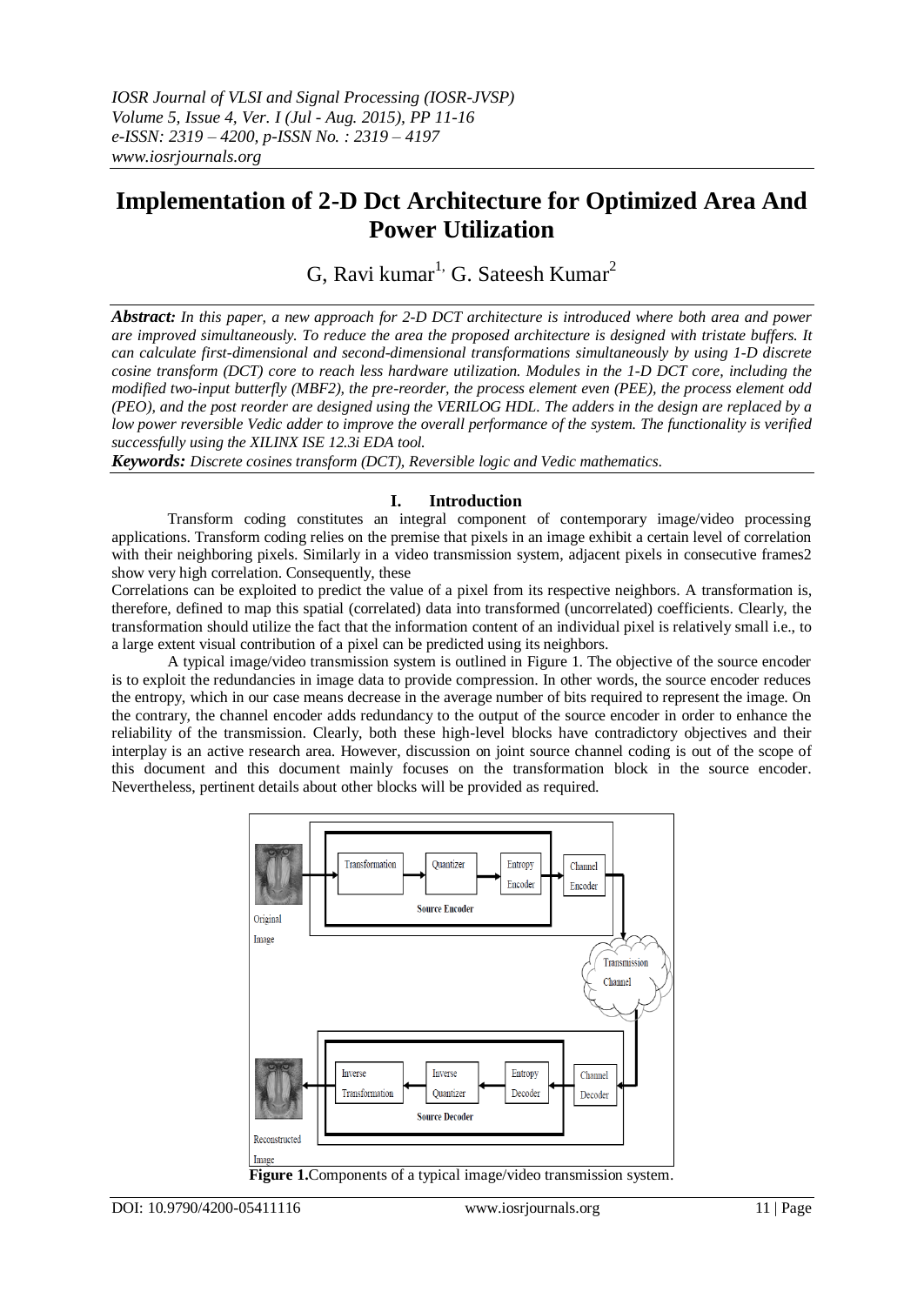## **II. The Discrete Cosine Transform**

Like other transforms, the Discrete Cosine Transform (DCT) attempts to decorrelate the image data. After decorrelation each transform coefficient can be encoded independently without losing compression efficiency. This section describes the DCT and some of its important properties.

A discrete cosine transform (DCT) expresses a finite sequence of [data points](http://en.wikipedia.org/wiki/Data_points) in terms of a sum of [cosine](http://en.wikipedia.org/wiki/Cosine) functions oscillating at different [frequencies.](http://en.wikipedia.org/wiki/Frequency) DCTs are important to numerous applications in science and engineering, from [lossy compression](http://en.wikipedia.org/wiki/Lossy_compression) of [audio](http://en.wikipedia.org/wiki/Audio_compression_(data)) (e.g. [MP3\)](http://en.wikipedia.org/wiki/MP3)and [images\(](http://en.wikipedia.org/wiki/Image_compression)e.g. [JPEG\)](http://en.wikipedia.org/wiki/JPEG) (where small highfrequency components can be discarded), to [spectral methods](http://en.wikipedia.org/wiki/Spectral_method) for the numerical solution of [partial differential](http://en.wikipedia.org/wiki/Partial_differential_equations)  [equations.](http://en.wikipedia.org/wiki/Partial_differential_equations) The use of [cosine](http://en.wikipedia.org/wiki/Cosine) rather than [sine](http://en.wikipedia.org/wiki/Sine) functions is critical for compression, since it turns out (as described below) that fewer cosine functions are needed to approximate a typical [signal,](http://en.wikipedia.org/wiki/Signal_(electrical_engineering)) whereas for differential equations the cosines express a particular choice of [boundary conditions.](http://en.wikipedia.org/wiki/Boundary_condition)



**Figure 2.** Proposed DCT architecture

In the proposed DCT architecture the multiplexor is replaced by a tristate buffer to reduce the area. A tri-state buffer is a device that ALLOWS you to control when an output signal makes it to the bus. When the tristate buffer's control bit is active, the input of the device makes it to the output. This is when the "valve" is open.

When it's not active, the output of the device is Z, which is high-impedance or, equivalently, nothing. This is when the "valve" is CLOSED, and no electrical signal is allowed to pass to the output. The output of the MBF2 module is applied to pre reorder module whose output is given to the post reorder module. In the PEE and PEO block the element is implemented using reversible gate PG (Peres gate).This gate is responsible for power consumption optimization.



**Figure 3.**Architecture for Proposed PEE and PEO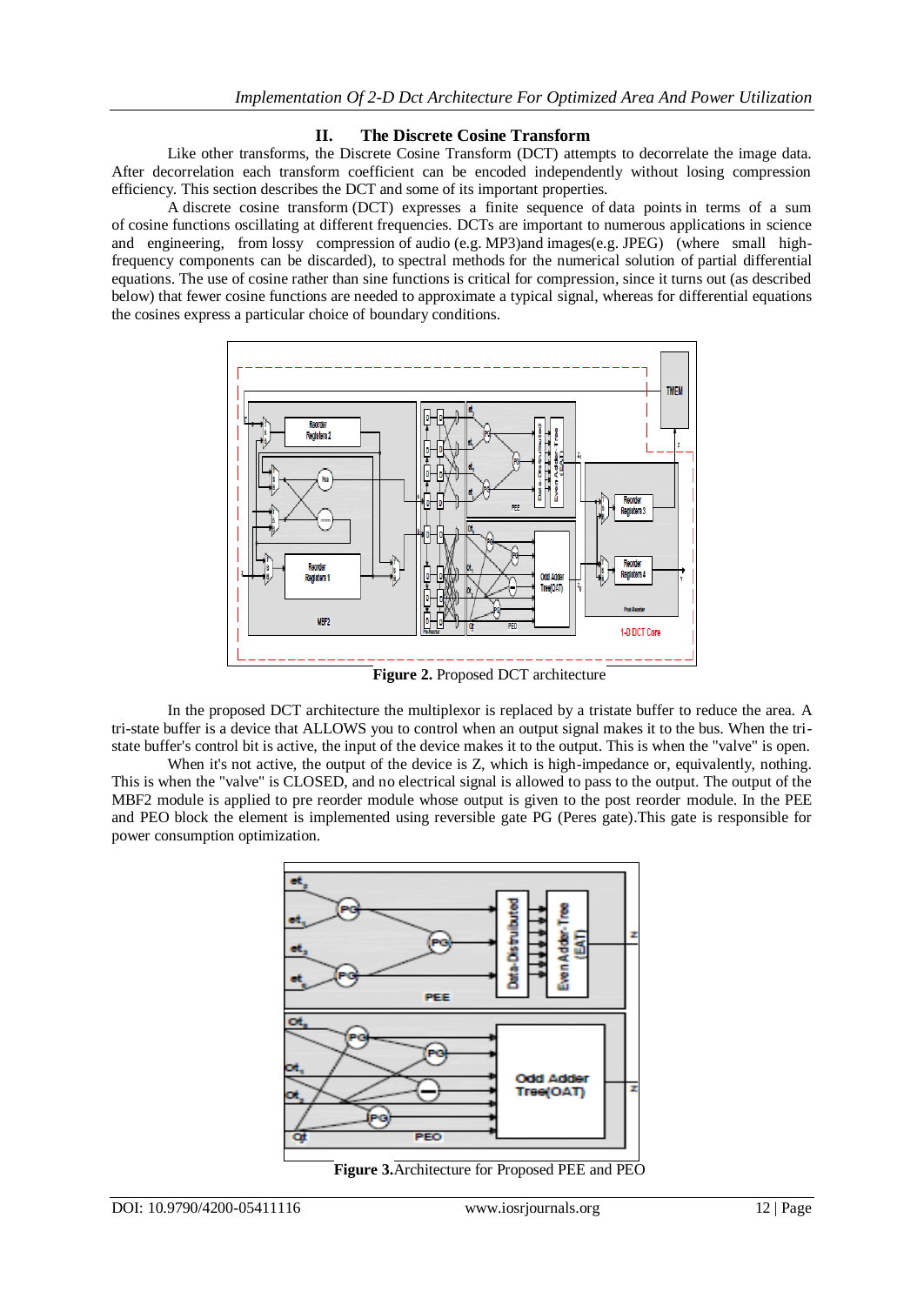The above architecture gives the flow diagram of the PEE and PEO. The adder is implemented using reversible gate by maintaining the same functionality.



**Figure 4.** MBF2 Architecture.

The above architecture gives the flow diagram of the MBF2 module where multiplexor is replaced by tristate buffer. Vedic Mathematics is one of the most ancient methodologies used by the Aryans in order to perform mathematical calculations. This consists of algorithms that can boil down large arithmetic operations to simple mind calculations. The above said advantage stems from the fact that Vedic mathematics approach is totally different and considered very close to the way a human mind works. The efforts put by Jagadguru Swami Sri Bharati Krishna Tirtha Maharaja to introduce Vedic Mathematics to the commoners as well as streamline Vedic Algorithms into 16 categories or Sutras needs to be acknowledged and appreciated. The Urdhva Tiryakbhayam is one such multiplication algorithm which is well known for its efficiency in reducing the calculations involved.

With the advancement in the VLSI technology, there is an ever increasing quench for portable and embedded Digital Signal Processing (DSP) systems. DSP is omnipresent in almost every engineering discipline. Faster additions and multiplications are the order of the day. Multiplication is the most basic and frequently used operations in a CPU. Multiplication is an operation of scaling one number by another. Multiplication operations also form the basis for other complex operations such as convolution, Discrete Fourier Transform, Fast Fourier Transforms, etc. With ever increasing need for faster clock frequency it becomes imperative to have faster arithmetic unit. Therefore, DSP engineers are constantly looking for new algorithms and hardware to implement them.

Vedic mathematics can be aptly employed here to perform multiplication. Another important area which any DSP engineer has to concentrate is the power dissipation, the first one being speed. There is always a trade-off between the power dissipated and speed of operation. The reversible computation is one such field that assures zero power dissipation. Thus during the design of any reversible circuit the delay is the only criteria that has to be taken care of. In a reversible Urdhva Tiryakbhayam Multiplier had been proposed.

## **III. Bit Ripple Carry Adder Using Vedic Mhematics**

Vedic mathematics is the ancient Indian system of mathematics which mainly deals with Vedic mathematical formulae and their application to various branches of mathematics. Vedic mathematics was reconstructed from the ancient Indian scriptures (Vedas) by Sri Bharati Krsna Tirtha after his research on Vedas. He constructed 16 sutras and 16 upa sutras after extensive research in Atharva Veda. The most famous among these 16 are Nikhilam Sutram, Urdhva Tiryakbhayam, and Anurupye. It has been found that Urdhva Tiryakbhayam is the most efficient among these. The beauty of Vedic mathematics lies in the fact that it reduces otherwise cumbersome looking calculations in conventional mathematics to very simple ones. This is so because the Vedic formulae are claimed to be based on the natural principles on which the human mind works. Hence multiplications in DSP blocks can be performed at faster rate. This is a very interesting field and presents some effective algorithms which can be applied to various branches of engineering.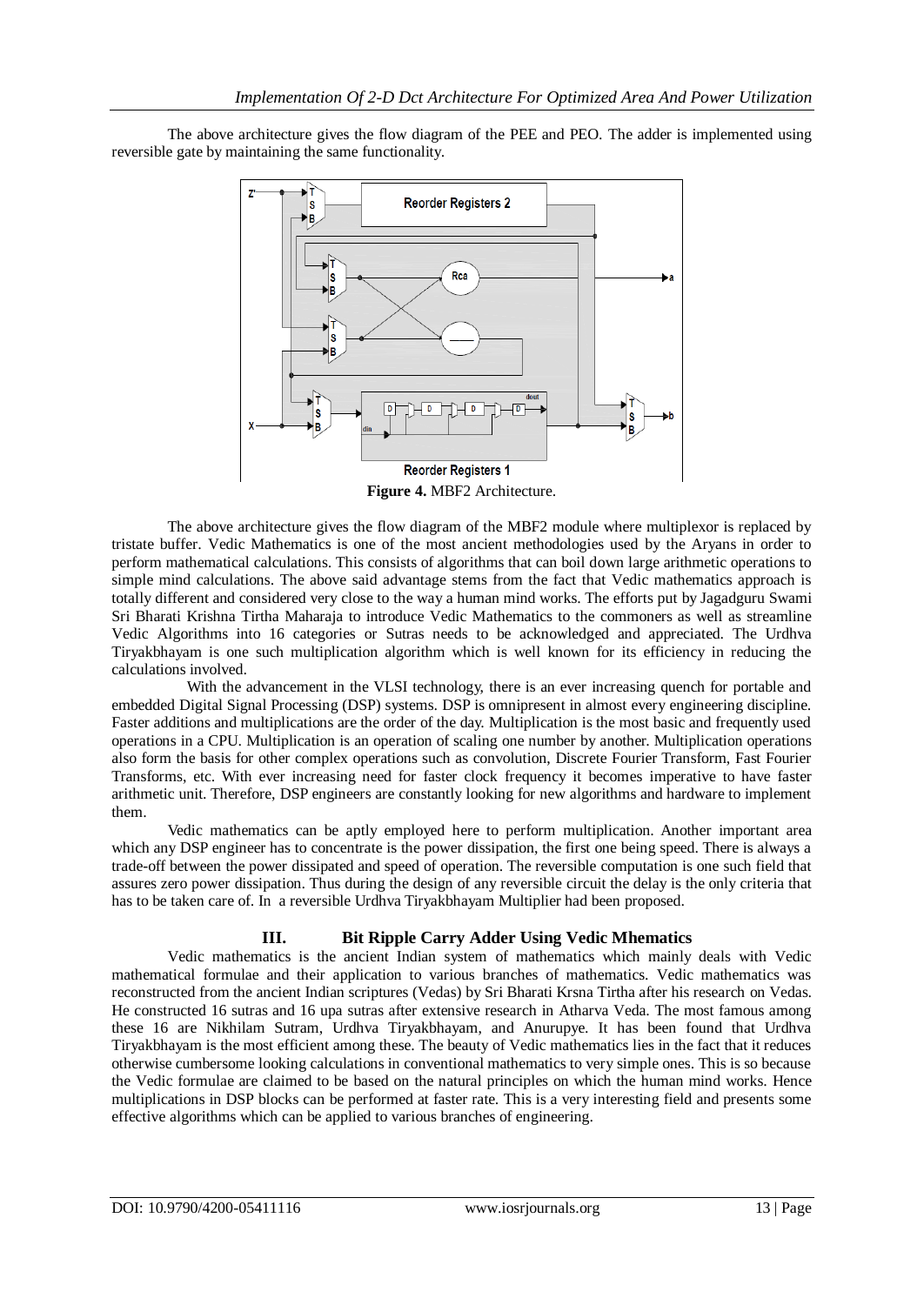

**Figure 5.** four bit ripple carry adder.

Inputs a[0] and b[0] including with 0 are given as inputs to PERES gate and z0,s0 and k are taken as outputs. The carry generated from the peres gate(k) is given as one of the inputs to HNG 1gate.S1 is taken as sum bit and L as carry bit. The carry bit generated from HNG 1 gate is given as one to the inputs to HNG 2 gate. Like that the Ripple carry adder has to proceed. In general the Ripple carry adder is designed with full adders which will propagate the carry to the next gate and continues so on. In the proposed RCA the main advantage is always one input tied to logic "0" by satisfying the functionality. So obviously the power consumption will be reduced due to this modification and at the same time these gates are reversible.

# **IV. Reversible Logic Gates**

A reversible logic gate is an n-input n-output logic device with one-to-one mapping. This helps to determine the outputs from the inputs and also the inputs can be uniquely recovered from the outputs.

#### **Peres Gate:**

Peres gate which is a  $3*3$  gate having inputs (A, B, C) and outputs  $P = A$ ;  $Q = A XOR$  B;  $R = AB XOR$ C. It has Quantum cost four.



**Figure 6.** PERES gate and its symbolic representation

#### **HNG Gate:**

The reversible HNG gate can work singly as a reversible full adder. If the input vector  $IV = (A, B, Cin, 0)$ , then the output vector becomes  $OV = (P=A, Q=Cin, R=Sum, S=Cout)$ .

$$
\begin{array}{c}\nA \\
B \\
C \\
D\n\end{array}
$$
\n
$$
HNG\n\begin{array}{c}\nP = A \\
Q = B \\
R = A \oplus B \oplus C \\
S = (A \oplus B).C \oplus AB \oplus D\n\end{array}
$$

**Figure 7.** HNG Gate and its symbolic representation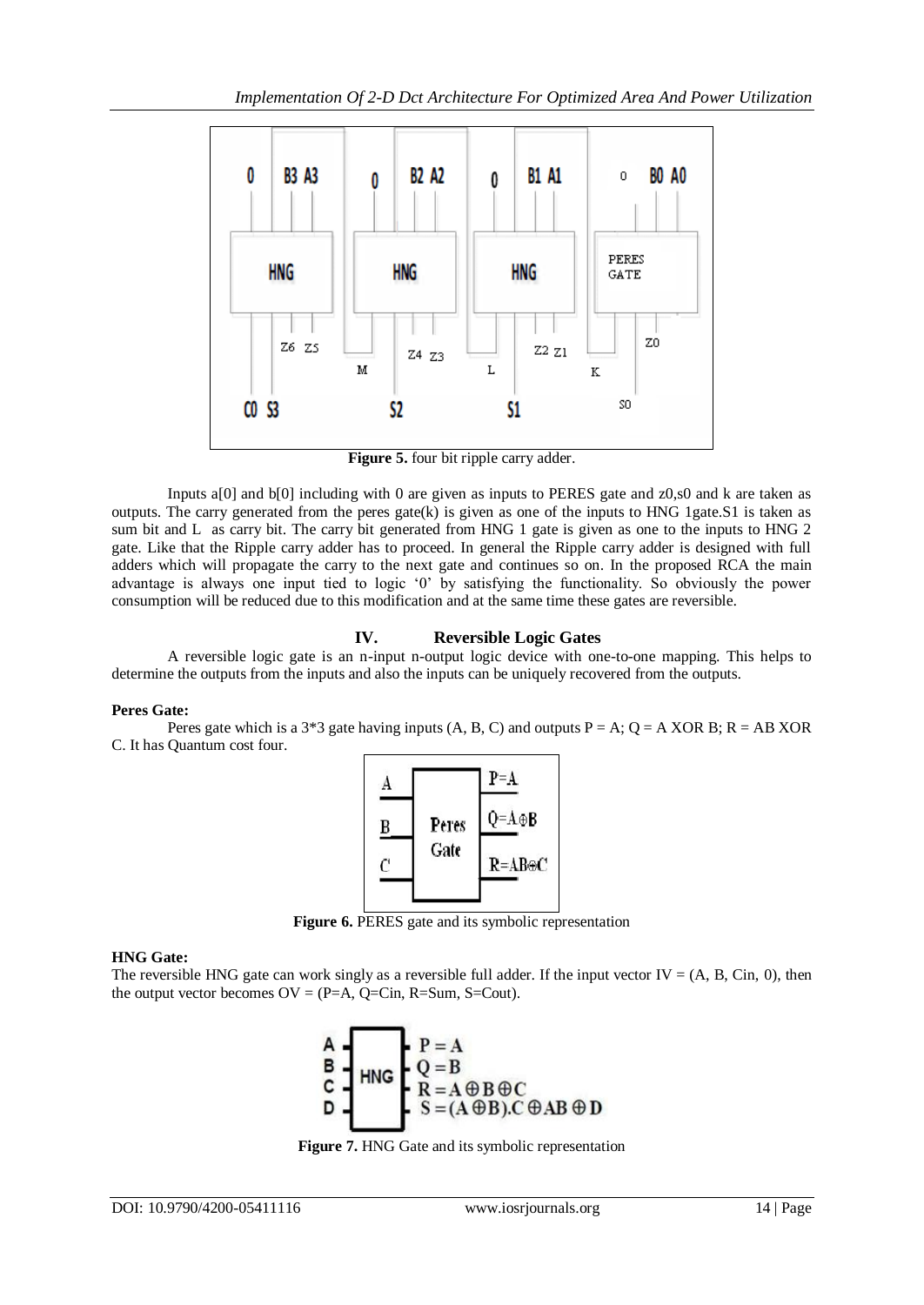#### **Proof For A Gate To Be Reversible.**

Let us consider PERES gate which is shown in Figure 6. A, B and C are taken as inputs and P,Q,R are taken as outputs.

For example consider  $P = 0$ ,  $Q = 1$ ,  $R = 1$ . Now our task is to obtain inputs from the known output. As  $P = A$ ,  $A = 0$ ;

 $Q = 0 \oplus B$  $1 = B$ . Hence  $B = 1$ .

$$
R = AB \oplus C
$$

 $1 = (0.1) \oplus C.$ 

 $C = 1$ .

 $A = 0, B = 1, C = 1$  are obtained from the known outputs.

#### **V.** Results

# **RTL Schematic:**



## **Technology Schematic:**



#### **Waveform:**